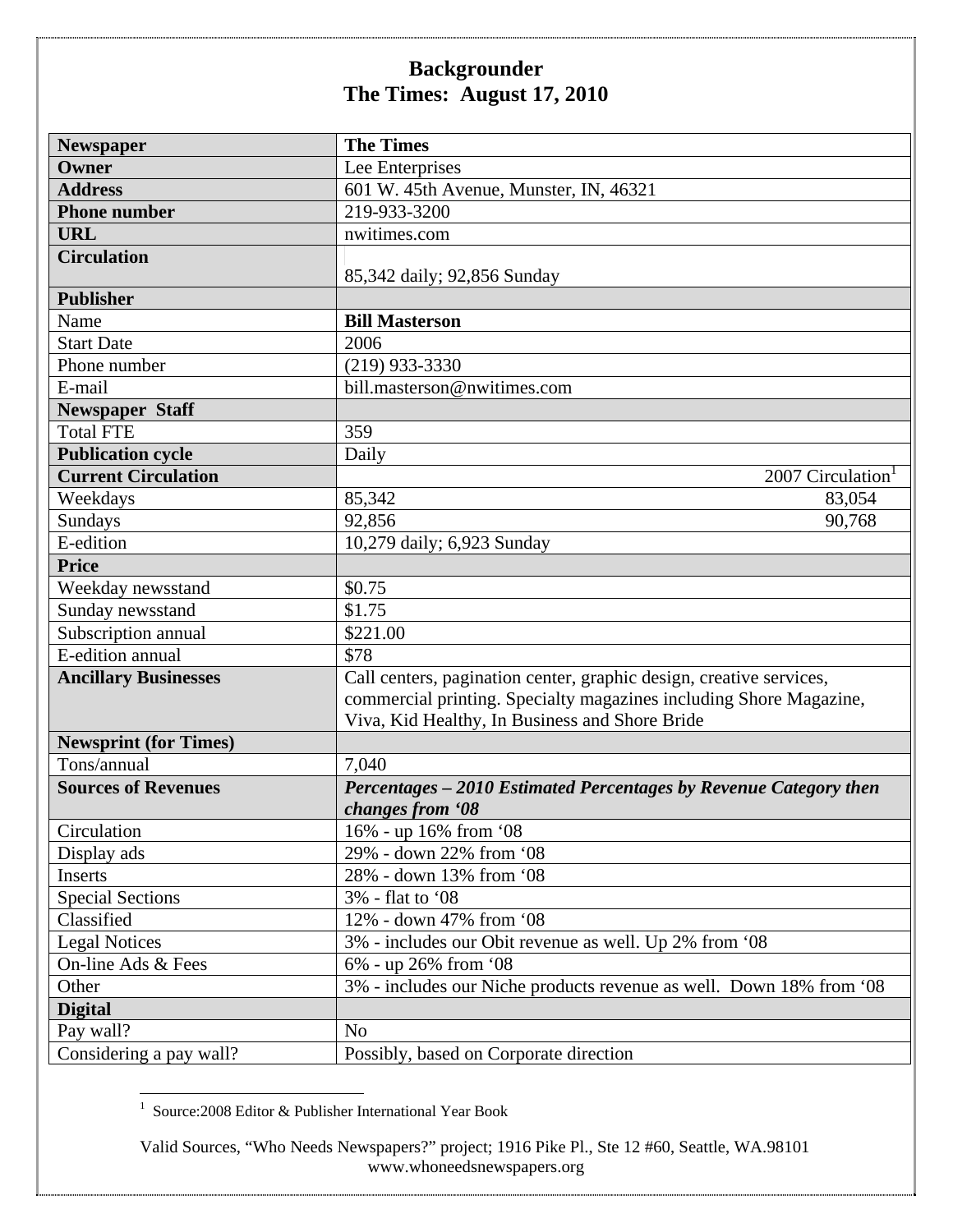| <b>Executive Editor</b>               |                                                                             |
|---------------------------------------|-----------------------------------------------------------------------------|
| Name                                  | <b>Bill Nangle</b>                                                          |
| Term of service                       | 40 years at Times; 25 years as executive editor                             |
| Phone number                          | 219-933-3327                                                                |
| E-mail                                | William.nangle@nwi.com                                                      |
| <b>News Staff</b>                     |                                                                             |
| <b>Total FTE</b>                      |                                                                             |
| Reporters                             | 54 "staff writers"                                                          |
| Managing editors                      | See below                                                                   |
| Assignment editors                    | See below                                                                   |
| Copy editors                          | Total editors = $31$                                                        |
| Photo                                 | 6 Photographers                                                             |
| Online & Video                        |                                                                             |
| Layout & Graphics                     |                                                                             |
| Other                                 | 4.5 clerical; about 80 freelance contributors                               |
| <b>Bureaus</b>                        | 4 Bureaus: Indianapolis (legislature); Valporaiso; Portage; Crown Point     |
| Coverage                              | Dedicated more than 50% of time.                                            |
| Local government                      | Yes                                                                         |
| Courts                                | Yes                                                                         |
| Public safety                         | Yes                                                                         |
| State government                      | Yes                                                                         |
| <b>School Board</b>                   | Yes                                                                         |
| Education                             | Yes                                                                         |
| <b>Business</b>                       | Two reporters, plus one editor                                              |
| <b>Sports</b>                         | 10 reporters, plus one editor                                               |
| Entertainment & arts                  | Four staff writers                                                          |
| Other                                 | Assigned health, education & environment reporters                          |
|                                       | Practice the ABCs of journalism: $A - A$ wfully good stories; investigative |
|                                       | & enterprise; $B - Basic$ ; everyday news; $C - Community$ ; chicken and    |
|                                       | spaghetti dinners.                                                          |
| <b>Director of Interactive Media,</b> |                                                                             |
| <b>Product Development &amp;</b>      |                                                                             |
| <b>Marketing</b>                      |                                                                             |
| Name                                  | <b>Chris Loretto</b>                                                        |
| Start date                            | 2006                                                                        |
| Phone                                 | 219-933-3243                                                                |
| E-Mail                                | Chris.loretto@nwitimes.com                                                  |
| Website start date                    |                                                                             |
| <b>Digital News Staff</b>             |                                                                             |
| Size                                  | 8                                                                           |
| Sufficient?                           | Yes                                                                         |
| <b>Reporting/Photo staff</b>          |                                                                             |
| Does reporting staff feed materials   | Yes; all have access to a Total Content Management System (TCMS),           |
| for digital media                     | developed by Lee enterprises and Town News                                  |
| <b>Capabilities</b>                   |                                                                             |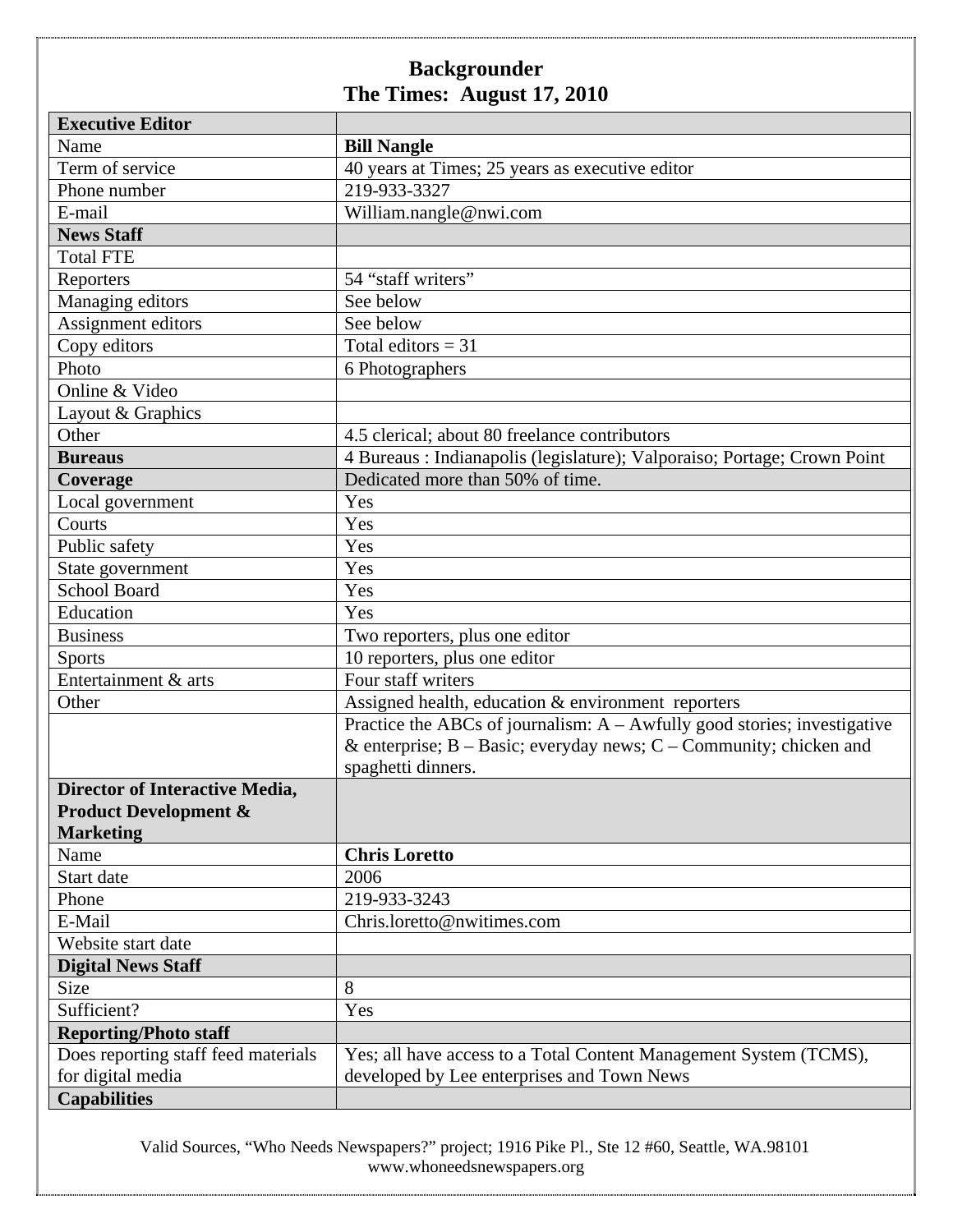| Web platform software?                 |                                             |
|----------------------------------------|---------------------------------------------|
| Content management system:             | New, Total Content Management System (TCMS) |
| software?                              |                                             |
| Does your organization                 | Yes                                         |
| write code?                            |                                             |
| Number of coders?                      | 3                                           |
| Zero? How out-sourced?                 |                                             |
| Out-sourced, off the shelf or with     | With third party $-$ Town News              |
| vendors?                               |                                             |
| Proprietary or open-source code?       | Proprietary or with third party             |
| Why?                                   |                                             |
| <b>Flexibility &amp; response time</b> |                                             |
| Can you change web platform -          | Yes; if needed                              |
| coding, architecture, software -- at   |                                             |
| least once a month? Do you?            |                                             |
| Can you add new functionality          | Yes                                         |
| promptly as it becomes available?      |                                             |
| <b>Digital Tools</b>                   |                                             |
| Crowd sourcing?                        | N <sub>o</sub>                              |
| Data visualization?                    | N <sub>o</sub>                              |
| Investigative reporting?               | Yes using NICAR techniques                  |
| Documentary video?                     | Yes                                         |
| <b>Social Media</b>                    |                                             |
| What is the overall organizational     | Yes; Totally committed; using:              |
| commitment to collecting, creating,    | Facebook                                    |
| shaping and delivering all your        | Twitter                                     |
| news/information products through      | U-Tube                                      |
| these digital channels?                |                                             |
| To what extent is your newspaper       | Extensively                                 |
| connected to people through social     |                                             |
| media?                                 |                                             |
| <b>Advertising</b>                     |                                             |
| Is your advertising staff is able to   | Yes.                                        |
| provide competitive digital services   |                                             |
| to merchants?                          |                                             |
| Do you use "real time" ads?            | Yes                                         |
| Does your advertising department       | Yes                                         |
| sell "digital services", such as       |                                             |
| helping merchants with website         |                                             |
| production?                            |                                             |
| Does your ad department sell           | Yes                                         |
| electronic coupons or other modern     | Sells "Yahoo Behavioral" ads                |
| digital products?                      |                                             |
| <b>Assessment</b>                      |                                             |
| How do you assess your digital         | Yes with "Omniture Totrack"                 |
| news/information products?             | Also track "source of traffic"              |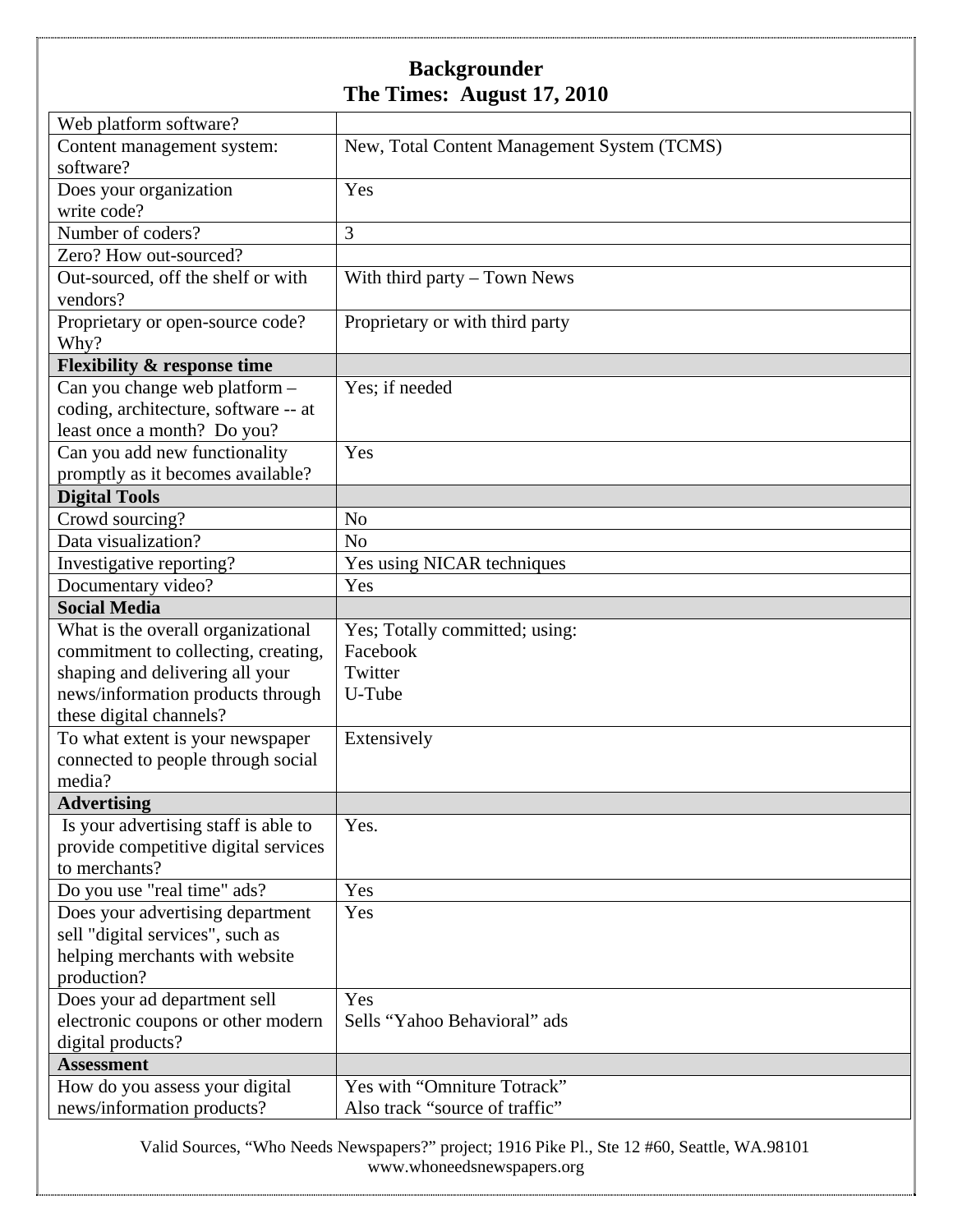| Page-views?                           | Average 5.9 to 6.3M/page-views/month                             |
|---------------------------------------|------------------------------------------------------------------|
| Monthly uniques?                      | About 600K/unique/month                                          |
| Do you assess news content?           |                                                                  |
| Number of sources?                    |                                                                  |
| Writing or visual journalism          |                                                                  |
|                                       |                                                                  |
| impact?<br>Other?                     |                                                                  |
|                                       |                                                                  |
| <b>Editing</b>                        |                                                                  |
| Are there different procedures        |                                                                  |
| (layers of editing) for web vs. print |                                                                  |
| products?                             |                                                                  |
| Do you use AP Style in your digital   |                                                                  |
| products?                             |                                                                  |
| <b>Revenue</b>                        |                                                                  |
| Do you charge for any digital news    | E-edition                                                        |
| products?                             |                                                                  |
| Which products and how much?          | E-edition \$0.39/week; Prep Sports app (\$0.99/iTunes)           |
| <b>Digital Delivery Systems</b>       |                                                                  |
| What delivery systems do you          |                                                                  |
| employ?                               |                                                                  |
| E-edition? (software?)                | Yes                                                              |
| Smart Phone - apps                    |                                                                  |
| -- iPhone                             | Yes; also have prep sports app                                   |
| -- Android                            | Yes; also have prep sports app                                   |
| -- Blackberry                         | N <sub>o</sub>                                                   |
| -- Palm                               | N <sub>o</sub>                                                   |
| <b>Tablets</b>                        |                                                                  |
| -- iPad                               | Working on iPad app                                              |
| Kindle                                | N <sub>o</sub>                                                   |
| <b>Knowledge products</b>             |                                                                  |
| Do you offer "knowledge               | <b>Commemorative Issues</b>                                      |
| products," such as books,             | Niche Magazines: BusINess, Get Healthy, Shore, Viva, Shore Bride |
| magazines, and television or radio    |                                                                  |
| programs in addition to the core      |                                                                  |
| daily paper?                          |                                                                  |
| Is there a central digital content    | There will be with TCMS system                                   |
| pool from which these products are    |                                                                  |
| created?                              |                                                                  |
| Do they make money?                   | Yes                                                              |
| In what other ways are digital tools  |                                                                  |
| used in the business operations and   |                                                                  |
| marketing at your news                |                                                                  |
| organization?                         |                                                                  |
| <b>Future</b>                         |                                                                  |
| Do you foresee your news              | Not in the next five years.                                      |